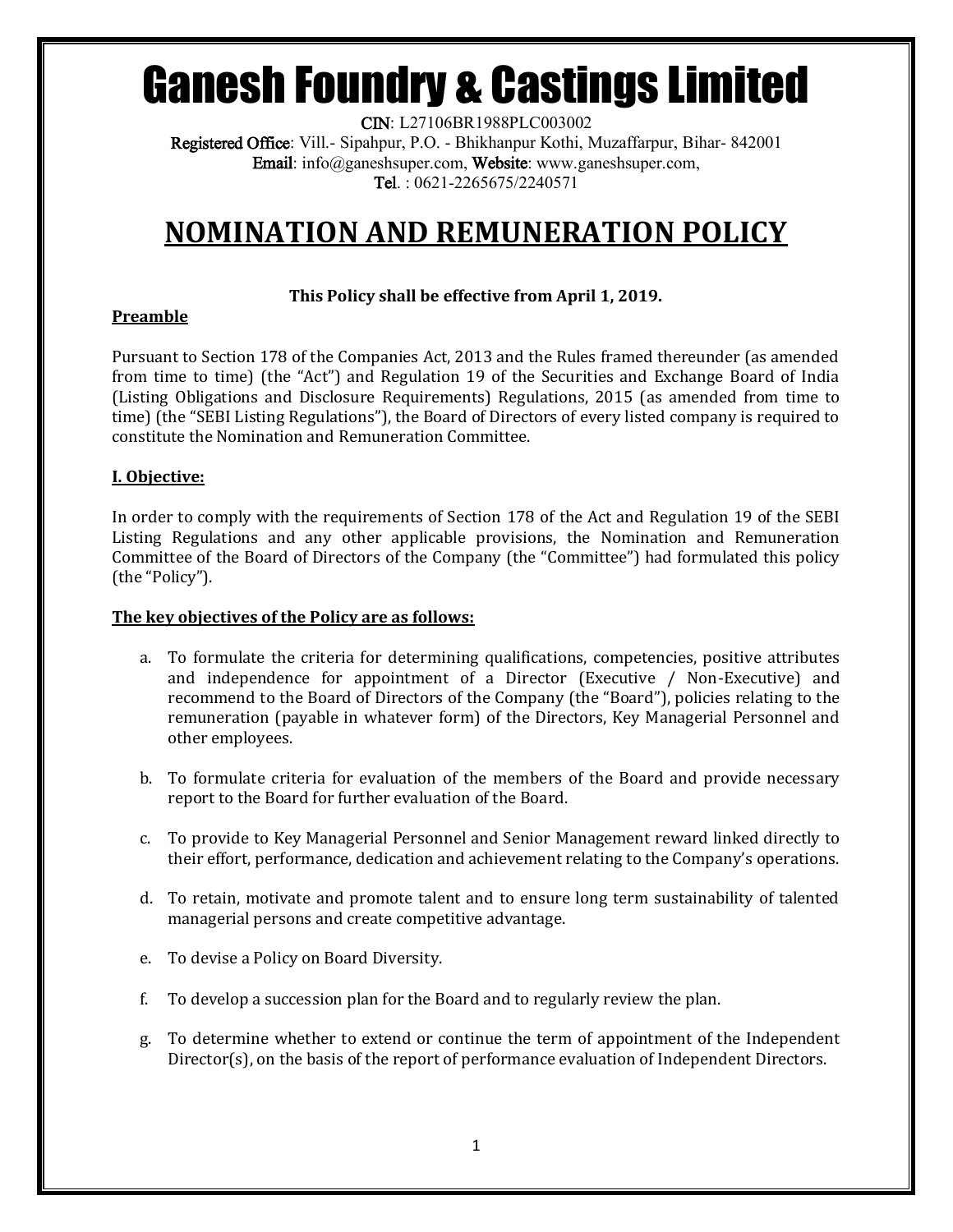CIN: L27106BR1988PLC003002

Registered Office: Vill.- Sipahpur, P.O. - Bhikhanpur Kothi, Muzaffarpur, Bihar- 842001 Email: info@ganeshsuper.com, Website: www.ganeshsuper.com, Tel. : 0621-2265675/2240571

### **II. Definitions**:

- a. "**Act**" means the Companies Act, 2013 and the Rules framed thereunder, as amended from time to time.
- b. **"Board"** means the Board of Directors of the Company.
- c. **"Directors"** shall mean Directors of the Company.
- d. **"Key Managerial Personnel"** or "KMP" means:

in relation to a Company as defined sub-section 51 of Section 2 of the Companies Act, 2013, means and includes:

- (i) the Chief Executive Officer or the Managing Director or the manager;
- (ii) the Company Secretary;
- (iii) the Whole-Time Director;
- (iv) the Chief Financial Officer;
- (v) such other officer, not more than one level below the directors who is in whole-time employment, designated as key managerial personnel by the Board; and
- (vi) such other officer as may be prescribed
	- e. **"Senior Management"** shall mean officers/personnel of the listed entity who are members of its core management team excluding board of directors and normally this shall comprise all members of management one level below the chief executive officer/managing director/whole time director/manager (including chief executive officer/manager, in case they are not part of the board) and shall specifically include Company Secretary and Chief Financial Officer.
	- f. **"Independent Director"** means a director referred to in Section 149(6) of the Act.

# **III. Appointment and removal of Directors, KMPs and Senior Management:**

#### **a. Appointment criteria and qualifications:**

- i. The Committee shall identify and ascertain the integrity, qualification, expertise and experience of the person for appointment as Director, KMP or Senior Management and recommend to the Board his / her appointment.
- ii. A person should possess adequate qualification, expertise and experience for the position he / she is considered for appointment. The Committee has the discretion to decide whether qualifications, expertise and experience possessed by a person is sufficient / satisfactory for the concerned position.
- iii. The Company shall not recommend or appoint or continue the employment of any person as the Managing Director, Whole-time director or Manager within the meaning of the Act, who has attained the age of 70 (seventy) years. Provided that the appointment of such a person who has attained the age of 70 (seventy) years shall be made with the approval of the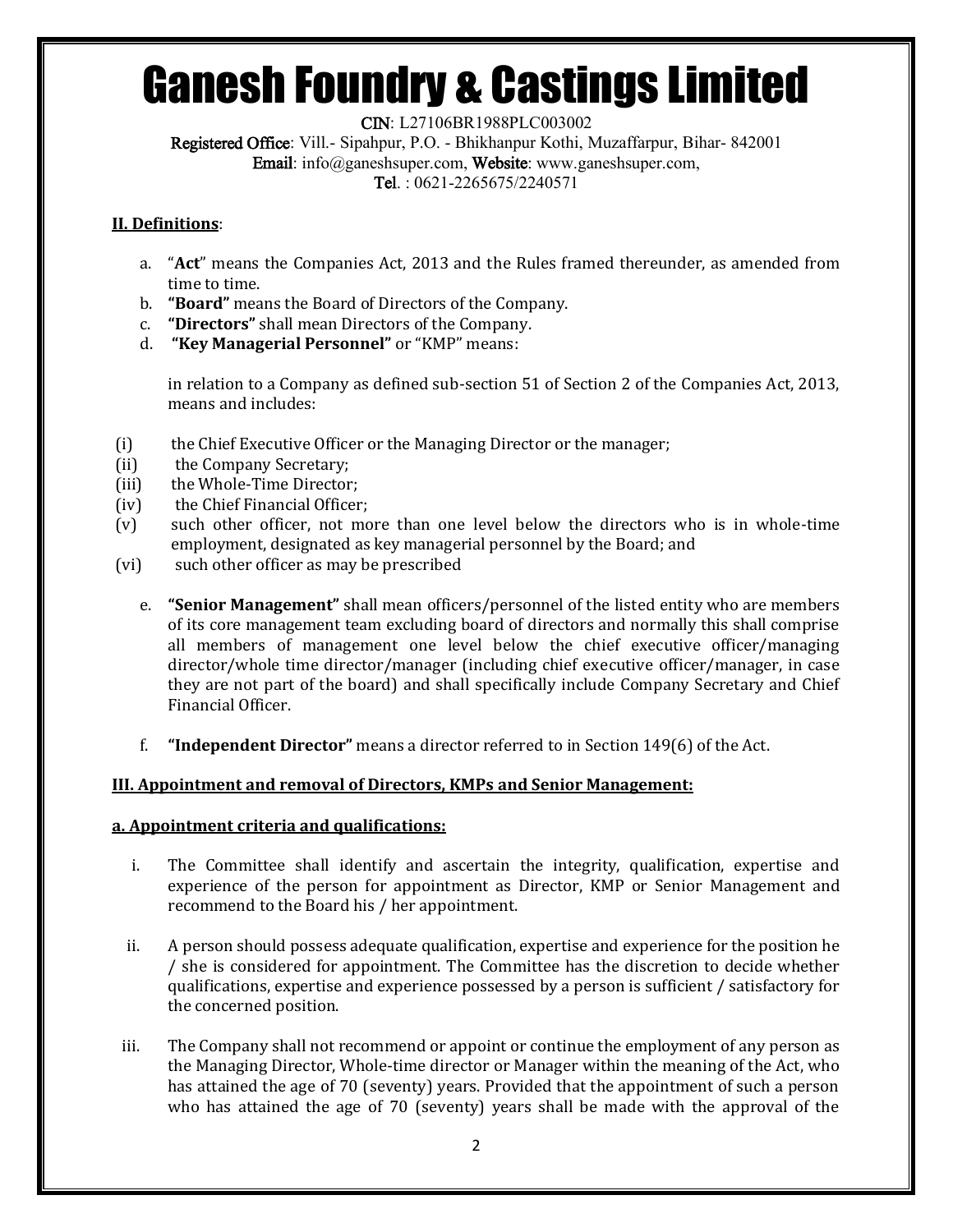CIN: L27106BR1988PLC003002 Registered Office: Vill.- Sipahpur, P.O. - Bhikhanpur Kothi, Muzaffarpur, Bihar- 842001 Email: info@ganeshsuper.com, Website: www.ganeshsuper.com, Tel. : 0621-2265675/2240571

Shareholders by passing a special resolution, based on the explanatory statement annexed to the notice for the Meeting of the Shareholders for such motion indicating the justification for appointment or extension of appointment beyond the age of 70 (seventy) years.

iv. The Company shall take a prior approval of the Members by way of a Special Resolution for appointment /continuation Of Appointment Of any Non-Executive Director who has attained the age of 75 (seventy five) years.

#### **b. Term / Tenure:**

i. Managing Director/Whole-time Director:

The Company shall appoint or re-appoint any person as its Executive Chairman, Managing Director or Executive Director for a term not exceeding 5 (five) years at a time. No reappointment shall be made earlier than 1 (one) year before the expiry of term.

#### **c. Independent Director:**

- i. An Independent Director shall hold office for a term up to 5 (five) consecutive years on the Board and will be eligible for re-appointment on passing of a special resolution by the Company and disclosure of such appointment in the Board's Report.
- ii. No Independent Director shall hold office for more than two consecutive terms, but such Independent Director shall be eligible for appointment after expiry of 3 (three) years of ceasing to become an Independent Director. Provided that an Independent Director shall not, during the said period of 3 (three) years, be appointed in or be associated with the Company in any other capacity, either directly or indirectly.
- iii. At the time of appointment of Independent Director(s) it should be ensured that number of Boards on which such Independent Director serves is restricted to 7 (seven) listed companies as an Independent Director and three listed companies as an Independent Director in case such person is serving as a Whole-time Director of a listed company or such other number as may be prescribed under the Act or the SEBI Listing Regulations.

#### **d. Evaluation:**

The Committee shall carry out evaluation of performance of every Director, KMP and Senior Management at yearly.

The evaluation of performance of the Board, its Committees and Individual Directors to be carried out either by the Board, by the Nomination and Remuneration Committee or by an independent external agency and shall review its implementation and compliance.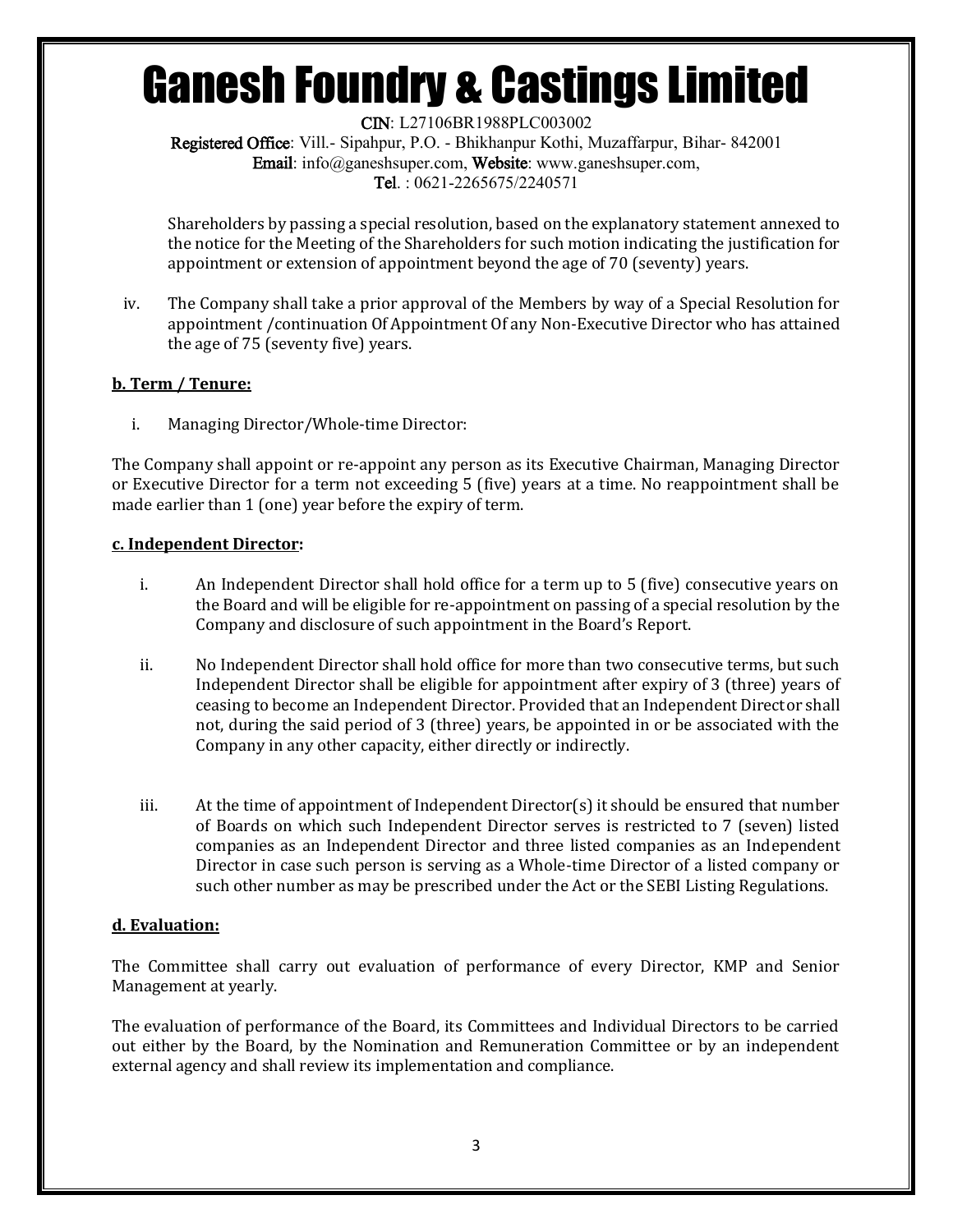CIN: L27106BR1988PLC003002

Registered Office: Vill.- Sipahpur, P.O. - Bhikhanpur Kothi, Muzaffarpur, Bihar- 842001 Email: info@ganeshsuper.com, Website: www.ganeshsuper.com, Tel. : 0621-2265675/2240571

The evaluation of Independent Directors shall be done by the entire Board of Directors which shall include –

(a) Performance of the Directors; and

(b) Fulfillment of the independence criteria as specified in these regulations and their Independence from the management:

Provided that in the above evaluation, the Directors who are subject to evaluation shall not participate.

# **e. Removal:**

Due to reasons for any disqualification mentioned in the Act or under any other applicable law, rules and regulations, the Committee may recommend, to the Board with reasons to be recorded in writing, removal of a Director, KMP or Senior Management, subject to the provisions and compliance of the said Act, such other applicable law, rules and regulations.

# **f. Retirement:**

The Directors, KMP and Senior Management shall retire as per the applicable provisions of the Act and the prevailing policy of the Company. The Board will have the discretion to retain the Director, KMP, Senior Management in the same position/ remuneration or otherwise even after attaining the retirement age, for the benefit of the Company.

#### **g. Policy relating to the Remuneration for the Managing Director / Whole-time Director / Executive Director, KMP and Senior Management:**

- i. The remuneration / compensation / commission etc. to the Managing Director / Wholetime Director/ Executive Director, KMP and Senior Management will be determined by the Committee and recommended to the Board for its approval. The remuneration / compensation / commission etc. shall be subject to the prior/post approval of the Shareholders of the Company.
- ii. The remuneration and commission to be paid to the Managing Director and / or Wholetime Director shall be in accordance with the percentage / slabs / conditions laid down as per the provisions of the Act and SEBI Listing Regulations and any other laws, as may be applicable, for the time being in force.
- iii. Increments to the existing remuneration/ compensation structure may be recommended by the Committee to the Board which should be within the slabs approved by the Shareholders in the case of Whole-time Director or as laid down as per the provisions of the Act.

# **h. Remuneration to Managing Director/ Whole-time / Executive Director, KMP and Senior Management:**

i. The Managing Director / Whole-time / Executive Director, KMP and Senior Management shall be eligible for a monthly remuneration as may be approved by the Board on the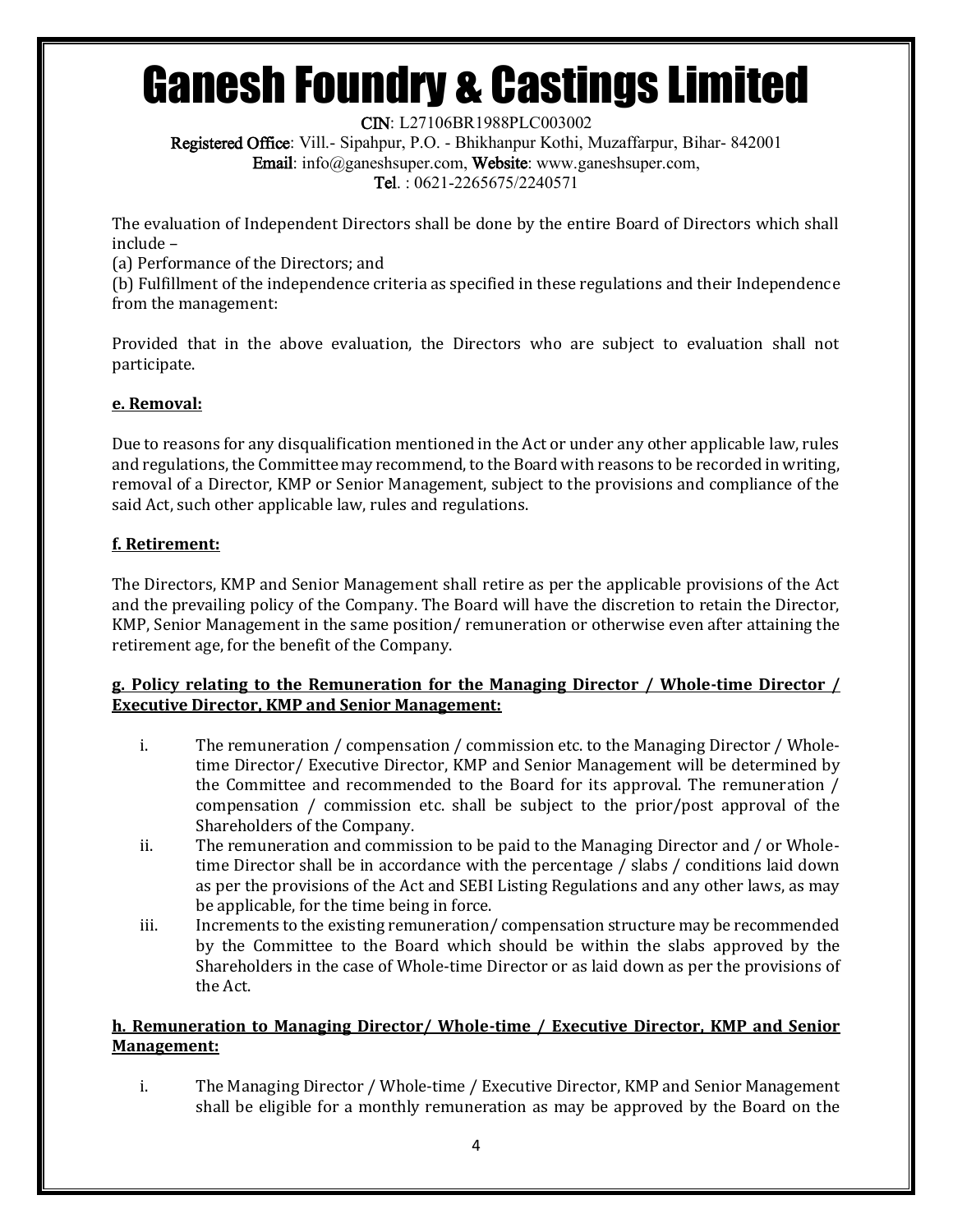CIN: L27106BR1988PLC003002

Registered Office: Vill.- Sipahpur, P.O. - Bhikhanpur Kothi, Muzaffarpur, Bihar- 842001 Email: info@ganeshsuper.com, Website: www.ganeshsuper.com,

Tel. : 0621-2265675/2240571

recommendation of the Committee. The breakup of the pay scale and quantum of perquisites including but not limited to, employer's contribution to Provident Fund (P.F.), Superannuation Fund, Pension Scheme, medical expenses, club fees, leave travel allowance, etc. shall be decided and approved by the Board, on the recommendation of the Committee and approved by the Shareholders.

#### **ii. Minimum Remuneration:**

If, in any financial year, the Company has no profits or its profits are inadequate, the Company shall pay remuneration to its Managing Director / Whole-time / Executive Director in accordance with the provisions of Section 197 of the Act and Schedule V to the Act.

#### **iii. Provisions for excess remuneration:**

If the Managing Director / Whole-time / Executive - Director draws or receives, directly or indirectly, by way of remuneration any such sums in excess of the limits prescribed under the Act, he / she shall refund such sums to the Company within two years or such lesser period as may be allowed by the company, and until such sum is refunded, hold it in trust for the company.

The Company shall not waive the recovery of any sum refundable to it under the aforementioned para unless it is approved by the Company by way of a Special Resolution within two years from the date the sum becomes refundable.

Where the Company has defaulted in payment of dues to any bank or public financial institution or nonconvertible debenture holders or any other secured creditor, the prior approval of the bank or public financial institution concerned or the non-convertible debenture holders or other secured creditor, as the case may be, shall be obtained by the Company before obtaining approval of such waiver.

#### **i. Remuneration to Non- Executive / Independent Director:**

#### **1) Remuneration / Commission:**

The remuneration / commission shall be in accordance with the statutory provisions of the Act and the Rules made thereunder for the time being in force.

#### **2) Sitting Fees:**

The Non- Executive / Independent Director may receive remuneration by way of fees for attending meetings of the Board or Committee thereof. Provided that the amount of such fees shall not exceed the maximum amount as provided in the Act, per meeting of the Board or Committee or such amount as may be prescribed by the applicable law from time to time.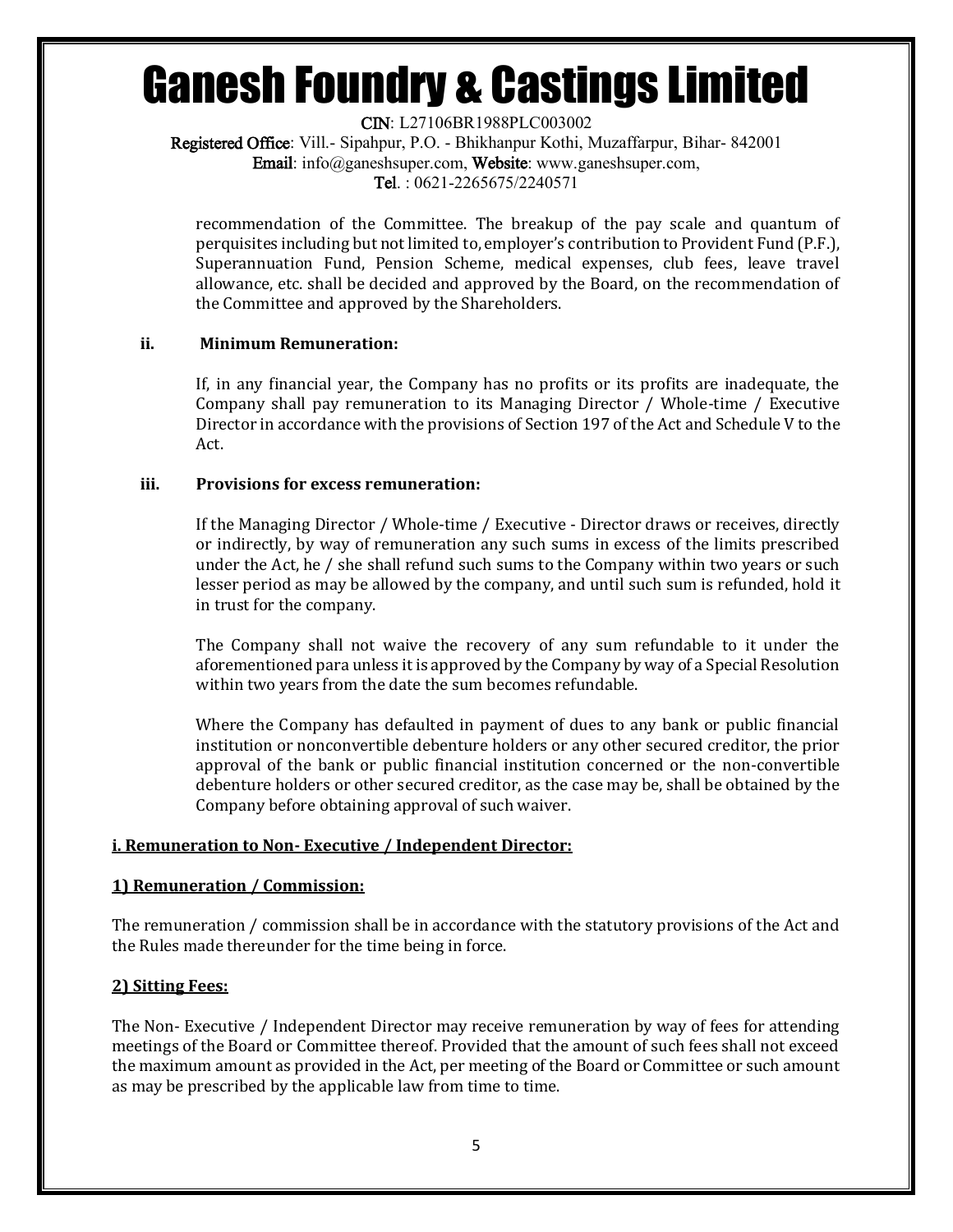CIN: L27106BR1988PLC003002 Registered Office: Vill.- Sipahpur, P.O. - Bhikhanpur Kothi, Muzaffarpur, Bihar- 842001 Email: info@ganeshsuper.com, Website: www.ganeshsuper.com, Tel. : 0621-2265675/2240571

### **3) Limit of Remuneration/Commission:**

Remuneration/ Commission may be paid within the monetary limit approved by Shareholders, subject to the limit not exceeding 1% of the profits of the Company computed as per the applicable provisions of the Act.

#### **4) Stock Options:**

An Independent Director shall not be entitled to any stock option of the Company.

# **IV. Membership:**

- a) The Committee shall comprise of at least (3) Directors, all of whom shall be non-executive Directors and at least half shall be Independent Directors.
- b) The Board shall reconstitute the Committee as and when required to comply with the provisions of the Act and the SEBI Listing Regulations.
- c) The quorum for the Meeting of the Nomination and Remuneration Committee shall either be two members or one third of the total strength of the Committee, whichever is higher (including at least one independent director in attendance).
- d) Membership of the Committee shall be disclosed in the Annual Report.
- e) Term of the Committee shall be continued unless terminated by the Board of Directors.

# **V. Chairperson**

- a) The Chairperson of the Committee shall be an Independent Director.
- b) The Chairperson of the Company may be appointed as a member of the Committee but shall not be a Chairman of the Committee.
- c) In the absence of the Chairperson, the members of the Committee present at the meeting shall choose one amongst them to act as Chairperson.
- d) Chairman of the Nomination and Remuneration Committee meeting could be present at the Annual General Meeting or may nominate some other member to answer the shareholders' queries.

#### **VI. Frequency of Meetings:**

The Nomination and Remuneration Committee shall meet at least once a year.

#### **VII. Committee members' interests:**

- a) A member of the Committee is not entitled to be present when his or her own remuneration is discussed at a meeting or when his or her performance is being evaluated.
- b) The Committee may invite such executives, as it considers appropriate, to be present at the meetings of the Committee.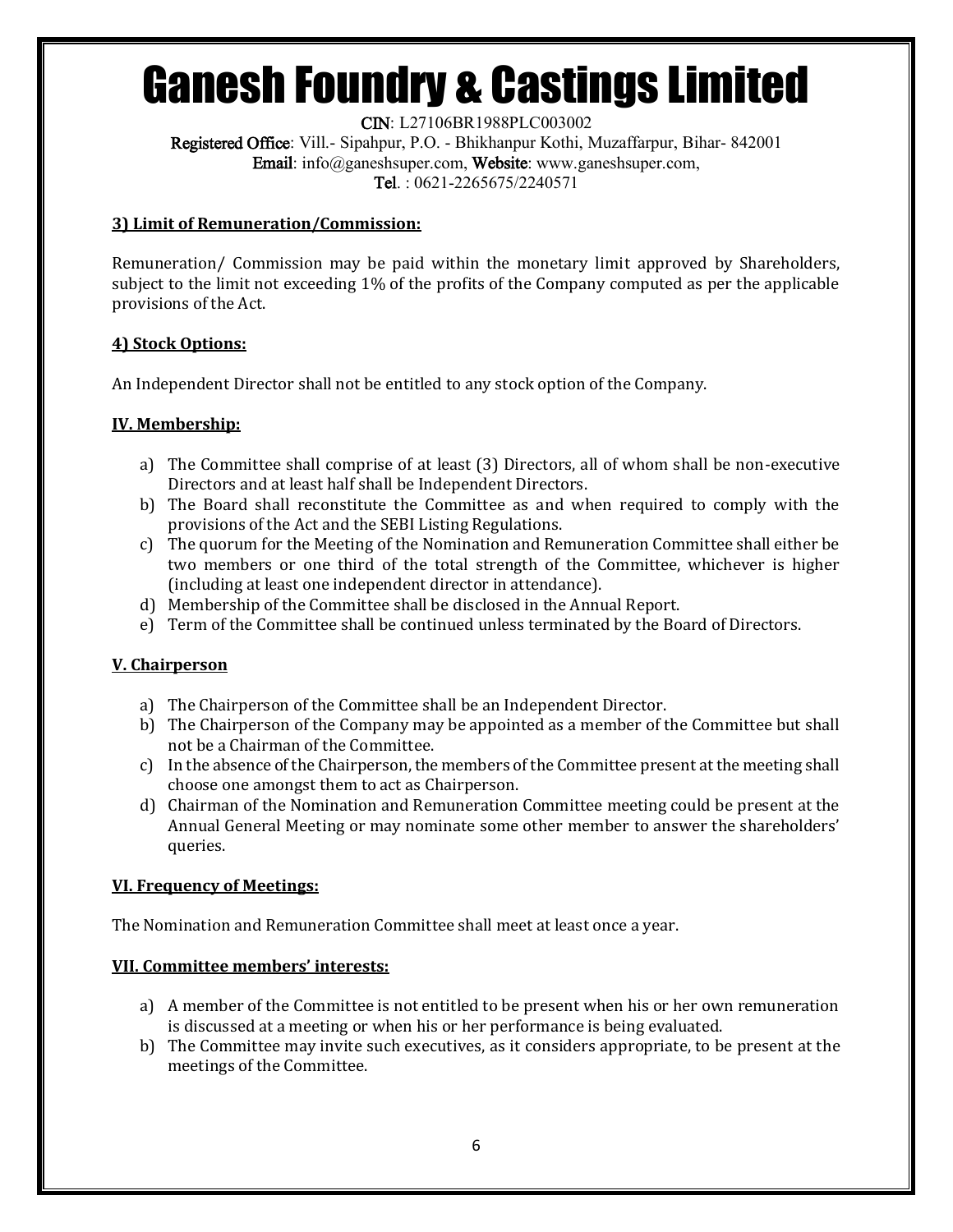CIN: L27106BR1988PLC003002 Registered Office: Vill.- Sipahpur, P.O. - Bhikhanpur Kothi, Muzaffarpur, Bihar- 842001 Email: info@ganeshsuper.com, Website: www.ganeshsuper.com,

Tel. : 0621-2265675/2240571

### **VIII. Secretary:**

The Company Secretary of the Company shall act as Secretary of the Committee.

# **IX. Duties of the Nomination & Remuneration Committee**

Duties with respect to Nomination:

The duties of the Committee in relation to nomination matters include:

- $\triangleright$  Ensuring that there is an appropriate induction in place for new Directors and members of Senior Management and reviewing its effectiveness;
- $\triangleright$  Ensuring that on appointment to the Board, Independent Directors receive a formal letter of appointment in accordance with the guidelines provided under the Act;
- $\triangleright$  Identifying and recommending Directors who are to be put forward for retirement by rotation. Determining the appropriate size, diversity and composition of the Board;
- $\triangleright$  Setting a formal and transparent procedure for selecting new Directors for appointment to the Board;
- $\triangleright$  Developing a succession plan for the Board and Senior Management and regularly reviewing the plan;
- $\triangleright$  Evaluating the performance of the Board members and Senior Management in the context of the Company's performance from business and compliance perspective;
- $\triangleright$  Making recommendations to the Board concerning any matters relating to the continuation in office of any Director at any time including the suspension or termination of service of the Managing Director / Whole Time Director / Executive Director as an employee of the Company subject to the provision of the law and their service contract.
- $\triangleright$  Delegating any of its powers to one or more of its members or the Secretary of the Committee; Recommend any necessary changes to the Board; and
- $\triangleright$  Considering any other matters, as may be requested by the Board.

#### **Duties with respect to Remuneration:**

The duties of the Committee in relation to remuneration matters include:

 $\triangleright$  to consider and determine the remuneration policy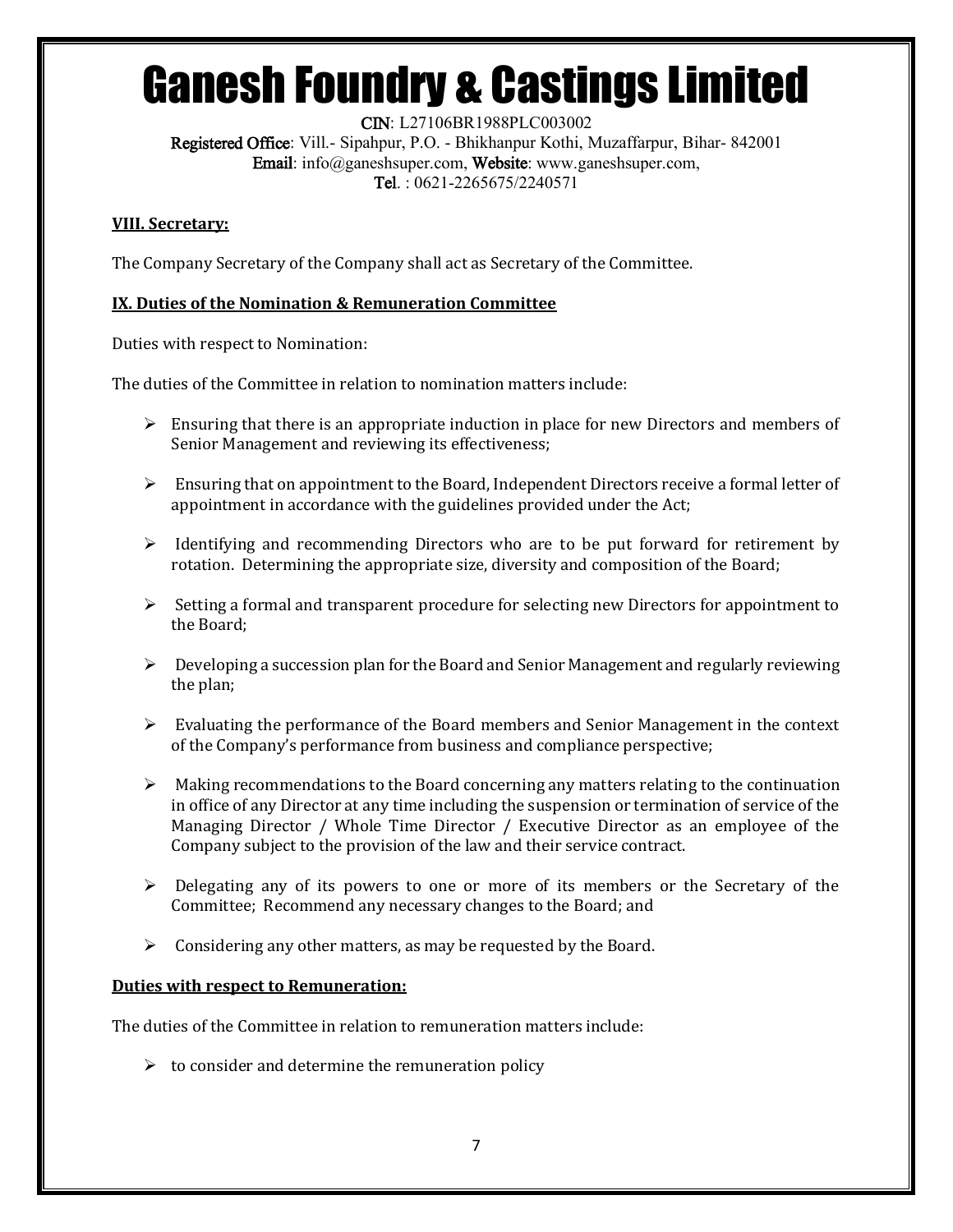CIN: L27106BR1988PLC003002 Registered Office: Vill.- Sipahpur, P.O. - Bhikhanpur Kothi, Muzaffarpur, Bihar- 842001 Email: info@ganeshsuper.com, Website: www.ganeshsuper.com, Tel. : 0621-2265675/2240571

- $\triangleright$  Based on the performance and also bearing in mind that the remuneration is reasonable and sufficient to attract, retain and motivate members of the Board, as the Committee shall deem appropriate, the committee shall fix elements of the remuneration of the Members of the Board.
- $\triangleright$  to recommend and approve the remuneration of the Senior Management including key managerial personnel of the Company maintaining a balance between fixed and variable pay reflecting short and long term performance objectives appropriate to the working of the Company.
- $\triangleright$  to delegate any of its powers to one or more of its Members of the Committee.
- $\triangleright$  to consider any other matters as may be requested by the Board.

#### **X. Minutes of Committee Meeting**

Proceedings of all the Meetings must be minuted and signed by the Chairperson of the Committee at the subsequent Meeting. Minutes of the Committee Meetings will be tabled at the subsequent Board and Committee Meeting.

#### **XI. Deviations from this Policy**

Deviations on elements of this policy in extraordinary circumstances, when deemed necessary in the interests of the Company, will be made if there are specific reasons to do so in an individual case.

#### **XII. Amendment:**

Any change in the Policy shall be approved by the Board of Directors or any of its Committees (as may be authorized by the Board of Directors in this regard). The Board of Directors or any of its authorized Committees shall have the right to withdraw and / or amend any part of this Policy or the entire Policy, at any time, as it deems fit, or from time to time, and the decision of the Board or its Committee in this respect shall be final and binding. Any subsequent amendment / modification in the Listing Regulations and / or any other laws in this regard shall automatically apply to this Policy.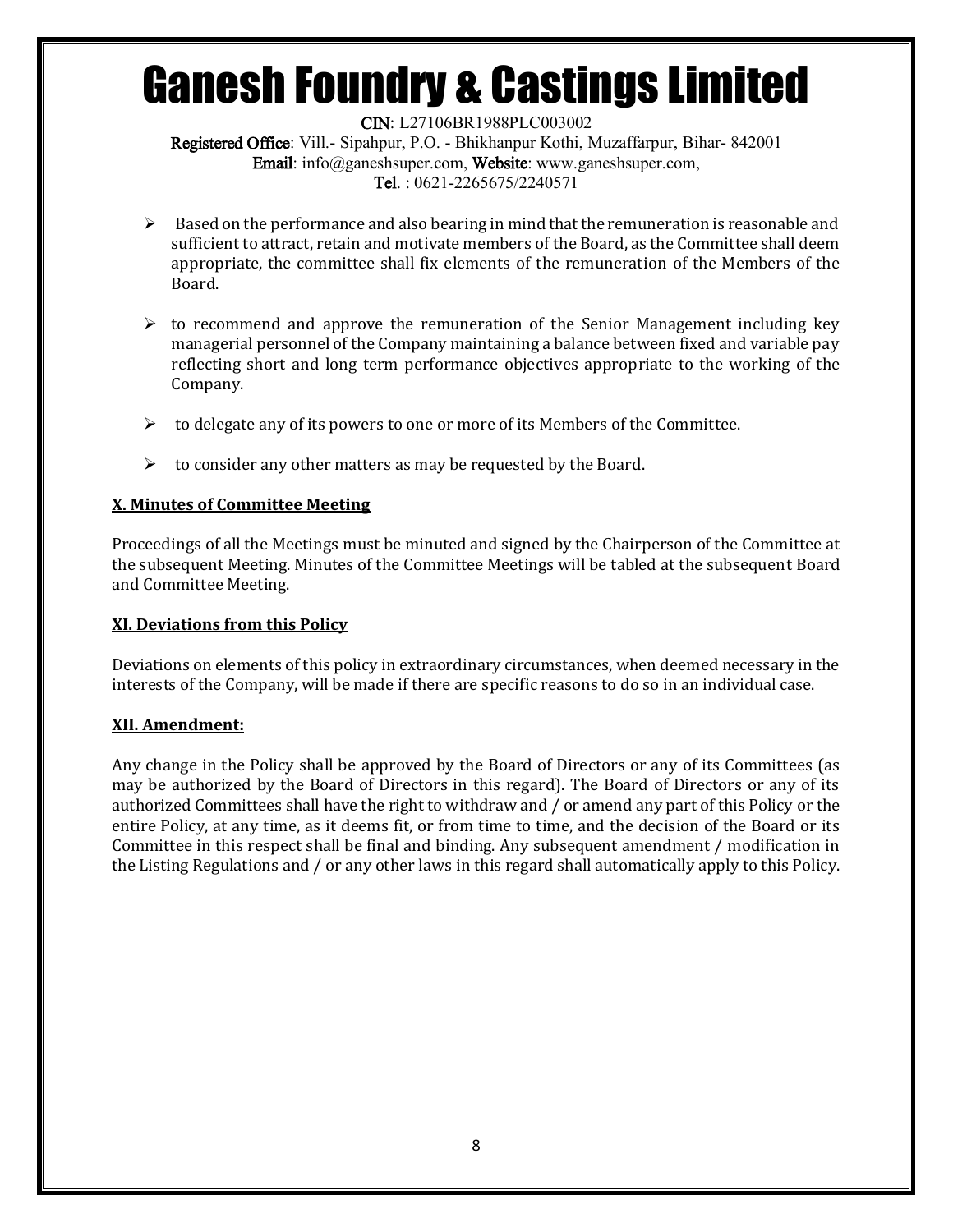CIN: L27106BR1988PLC003002 Registered Office: Vill.- Sipahpur, P.O. - Bhikhanpur Kothi, Muzaffarpur, Bihar- 842001 Email: info@ganeshsuper.com, Website: www.ganeshsuper.com, Tel. : 0621-2265675/2240571

#### **POLICY FOR EVALUATION OF THE PERFORMANCE OF THE BOARD OF DIRECTORS OF GANESH FOUNDRY & CASTINGS LIMITED**

### **1) INTRODUCTION**

Ganesh Foundry & Castings Limited (hereinafter referred to as the "Company") believes in conducting its affairs in a fair and transparent manner by adopting the highest standards of professionalism, honesty, integrity and ethical behavior/manner, in consonance with the Company's Code of Conduct for its employees and also for the Board of Directors (the "Board"). The honesty, integrity and sound judgement and performance of the Directors and the Senior Management are key criteria for the success and for building a good reputation of the Company. Each Director and executive in the Senior Management is expected to comply in the letter and spirit of this Policy. Apart from this Code, the Code of Conduct for Directors/Employees shall also be applicable, additionally and specifically to the Senior Management of the Company mutatis mutandis. Any actual or potential violation of these Codes by the Directors would be the matter of serious concern for the Company.

Therefore, the Company has formulated this Policy to comply with various provisions under the Act and the Listing Regulations and also the formal annual evaluation made by the Board of its own performance (self-appraisals) and that of its Committees and individual Directors as mentioned under the clause (p) of sub-section (3) of Section 134 of the Act. The Committee shall evaluate the performance of the each Director as per sub-section (2) of Section 178 and based on the functions of the Independent Directors as indicated under Schedule IV (as per Section 149) to the Act and the Rules made thereunder.

#### **2) DEFINITIONS**

- a) "**the Act**": means The Companies Act, 2013 and the rules made thereunder;
- b) "**the Company**": The Company means Ganesh Foundry & Castings Limited;
- c) "**the Director**" or "**the Board**": The Director or the Board, in relation to the Company, shall mean and deemed to include the collective body of the Board of Directors of the Company including the Chairman of the Company;
- d) "**the Independent Director**": The Independent Director shall mean an Independent Director as defined under Section 2 (47) to be read with Section 149 (6) of the Act;
- e) "**the Policy**" or "**this Policy**": The policy or This Policy shall mean the Policy for Evaluation of performance of Board of Directors of the Company;
- f) "**the Committee**" or "**this Committee**": The Committee or This Committee shall mean the Nomination and Remuneration Committee of the Board of Directors formed under the provisions of Section 178 of Act.

#### **3) OBJECTIVE**

The Object of this policy is to formulate the procedures and also to prescribe and lay down the criteria to evaluate the performance of the entire Board of the Company.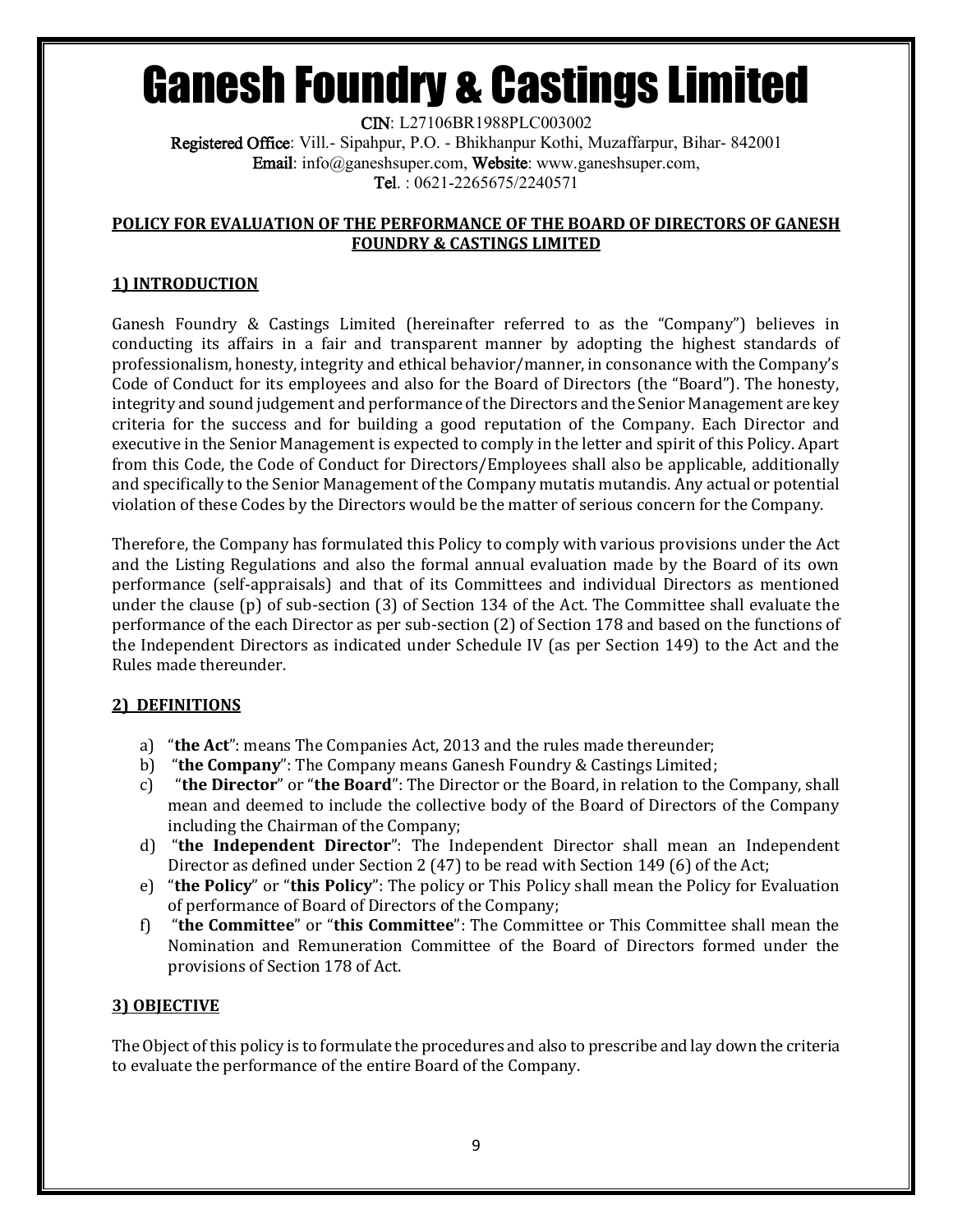CIN: L27106BR1988PLC003002 Registered Office: Vill.- Sipahpur, P.O. - Bhikhanpur Kothi, Muzaffarpur, Bihar- 842001 Email: info@ganeshsuper.com, Website: www.ganeshsuper.com, Tel. : 0621-2265675/2240571

#### **4) VARIOUS KINDS OF PERFORMANCE EVALUATION**

#### **A. APPRAISAL SYSTEM:**

Appraisal of each Director of the Company shall be based on the criteria as mentioned herein below. This appraisal is mandatory and will be done under the provision of the clause (p) of sub-section (3) of Section 134 of the Act.

The Committee has laid down the criteria for evaluation of performance of executive Directors, Independent Directors, Chairman and the Board:-

- 1. Attendance and contribution at Board and Committee meetings
- 2. His/her stature, appropriate mix of expertise, skills, behavior, experience, leadership qualities, sense of sobriety and understanding of business, strategic direction to align company's value and standards.
- 3. His/her knowledge of finance, accounts, legal, investment, marketing, foreign exchange/ hedging, internal controls, risk management, assessment and mitigation, business operations, processes and Corporate Governance.
- 4. His/her ability to create a performance culture that drives value creation and a high quality of debate with robust and probing discussions.
- 5. Effective decisions making ability to respond positively and constructively to implement the same to encourage more transparency.
- 6. Open channels of communication with executive management and other colleague on Board to maintain high standards of integrity and probity.
- 7. Recognize the role which he/she is expected to play, internal Board Relationships to make decisions objectively and collectively in the best interest of the Company to achieve organizational successes and harmonizing the Board.
- 8. His/her global presence, rational, physical and mental fitness, broader thinking, vision on corporate social responsibility etc.
- 9. Quality of decision making on source of raw material/procurement of roughs, export marketing, understanding financial statements and business performance, raising of finance, best source of finance, working capital requirement, forex dealings, geopolitics, human resources etc.
- 10. His/her ability to monitor the performance of management and satisfy himself with integrity of the financial controls and systems in place by ensuring right level of contact with external stakeholders.
- 11. His/her contribution to enhance overall brand image of the Company.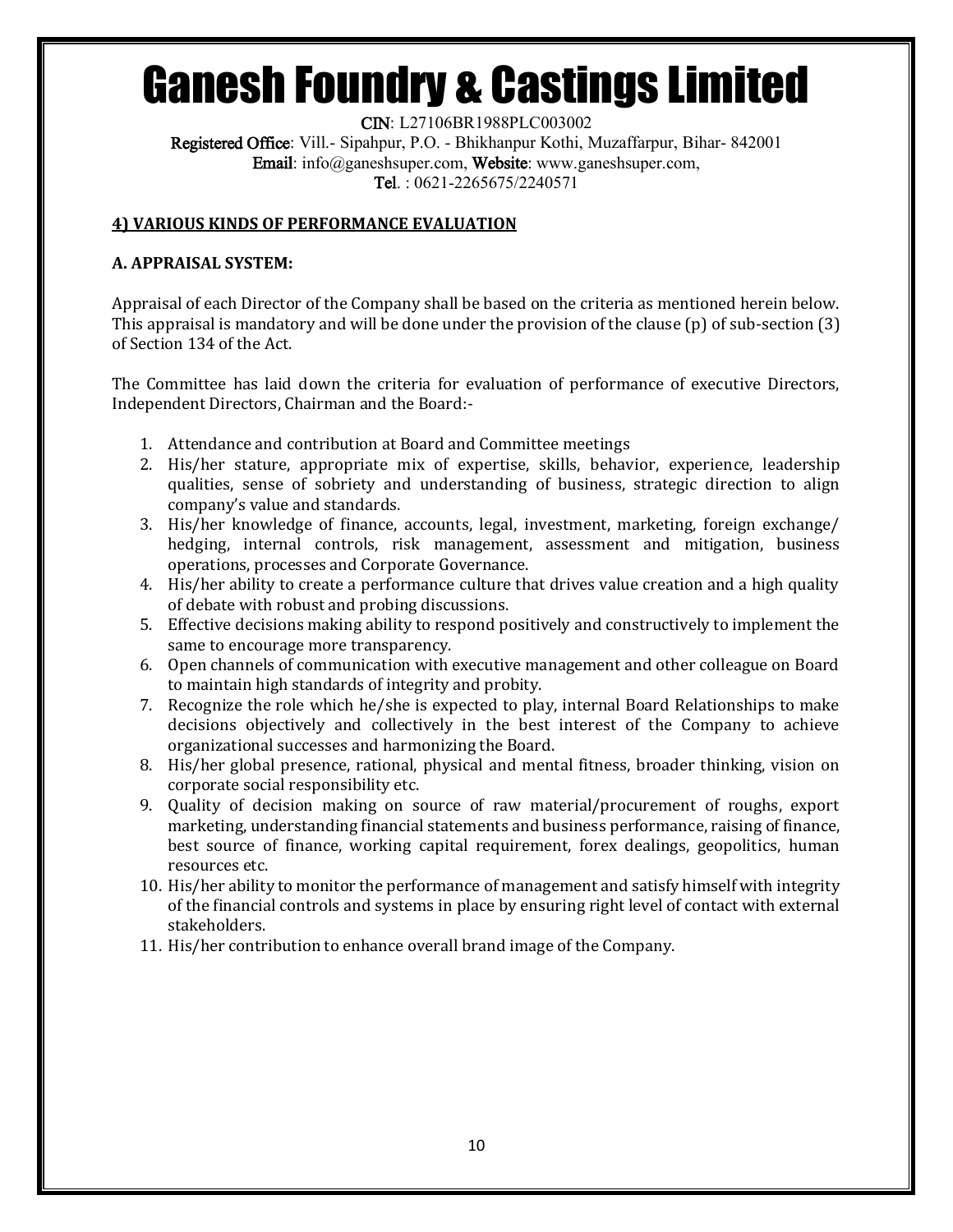CIN: L27106BR1988PLC003002

Registered Office: Vill.- Sipahpur, P.O. - Bhikhanpur Kothi, Muzaffarpur, Bihar- 842001 Email: info@ganeshsuper.com, Website: www.ganeshsuper.com,

Tel. : 0621-2265675/2240571

#### **CRITERIA FOR EVALUATION BOARD EVALUATION**

# **STRUCTURE**

The Board has the right composition which brings in diversity, experience, specialized skills and expertise for effective functioning of the board.

The Board Members have a clear and shared understanding of their roles and responsibilities.

# **STRATEGIC ORIENTED**

The Board has a good understanding of the key performance drivers of the business.

The financial and non-financial value drivers are in place to focus on the enhancement of stakeholder value.

The Board has visibility on key talent and succession plans in the business.

The Board is satisfied with the effectiveness of the risk management architecture to anticipate, measure and mitigate them.

The Board focuses on the right issues and priorities.

#### **BOARD FUNCTIONING AND TEAM DYNAMICS**

The Board Meetings conducted in a manner which facilitates open discussions and robust debate.

The Board Members trust and value each other's' experience and expertise to enable healthy discussion

The Board is able to discuss the agenda and other issues with senior management in sufficient depth.

The Board receives adequate information to enable discussions/decision making during Board Meetings.

As compared to the other boards I serve, I find serving on this Board a satisfying experience.

The Board is independent in its functioning.

Overall effectiveness of the Board.

# **COMMITTEE EVALUATION**

**For Audit Committee, Nomination and Remuneration Committee, Corporate Social Responsibility Committee, Stakeholders' Relationship Committee, Risk Management Committee and Managing Committee.**

The objectives of the Committee well defined and understood

The Committee is delivering on the defined objectives

The Committee has the right composition to deliver its objectives

Any other comments

# **INDIVIDUAL EVALUATION**

#### **PARAMETERS**

# **LEADING SELF**

Understands the organization and the sector(s) in which the business operates.

Understands key performance drivers of the business.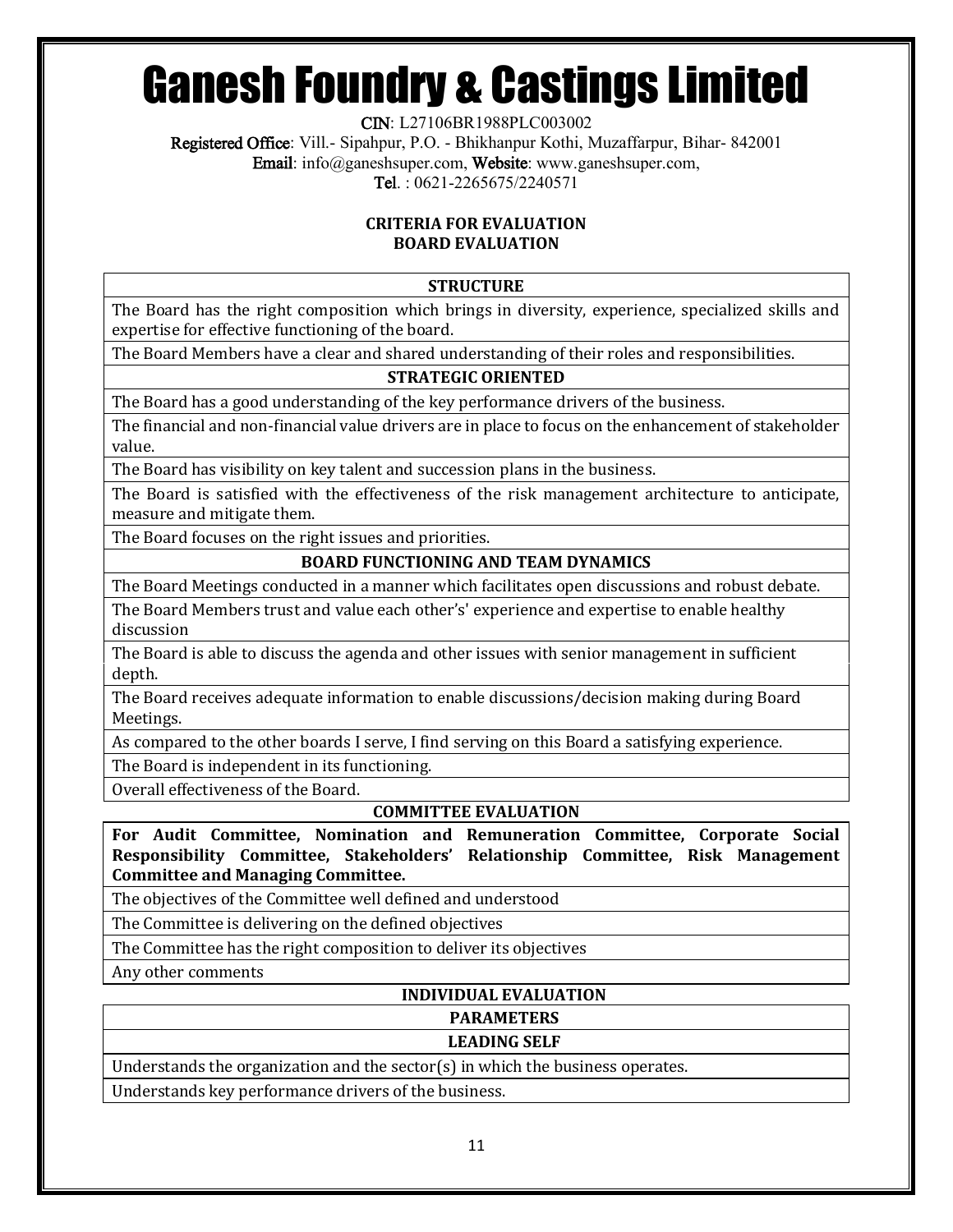CIN: L27106BR1988PLC003002

Registered Office: Vill.- Sipahpur, P.O. - Bhikhanpur Kothi, Muzaffarpur, Bihar- 842001

Email: info@ganeshsuper.com, Website: www.ganeshsuper.com,

Tel. : 0621-2265675/2240571

Provides value added perspectives to the Board.

Attends and actively contributes to all Board debates and discussions.

# **LEADING OTHERS**

Collaborates and encourages healthy discussion among Board Members.

Gives authentic and clear feedback in Board discussions.

#### **LEADING BUSINESS**

Leverages expertise and networks to meaningfully contribute to board discussions.

Ability to protect and leverage the interest of the Company across all decisions and recommendations.

Possess sufficient skills, expertise and level of preparedness which allows the person to clearly add value to discussions and decisions.

Is able to change views of others in a constructive manner.

# **EVALUATION OF INDEPENDENT DIRECTORS**

Is able to discharge his/her duties with an objective independent judgement and without an external influence (only for Independent Directors).

Overall effectiveness as a Board Member.

# **EVALUATION OF CHAIRPERSON**

#### **PARAMETERS**

The Chairperson's leadership style is appropriate.

(e.g.: decisive, open minded, facilitates deliberation, deals effectively with dissent and works constructively towards consensus

While setting the agenda for the Board Meetings, the Chairperson encourages and seeks the views and suggestions of the independent directors

The Chairperson reaches out to all members to seek their contribution on substantive issues.

The Chairperson allocates a fair amount of time to all board members to express their points of view.

Any additional comments.

# **B. EVALUATION OF THE PERFORMANCE**

The Committee shall evaluate the performance of each Director of the Company under the Nomination and Remuneration Policy of the Company framed in accordance with the provisions of Section 178 of the Companies Act, 2013 and based on their functions as mentioned in the Code of Conduct of the Directors and the criteria for the evaluation of the performance as prescribed in the clause 6 of this policy.

Evaluation of Independent Director shall be carried on by the entire Board in the same way as it is done for the Executive Directors of the Company except the Independent Director getting evaluated. Based on the performance evaluation of each and every Director and the Chairman of the Company, the Committee shall provide the ratings based on each criteria and sub-criteria.